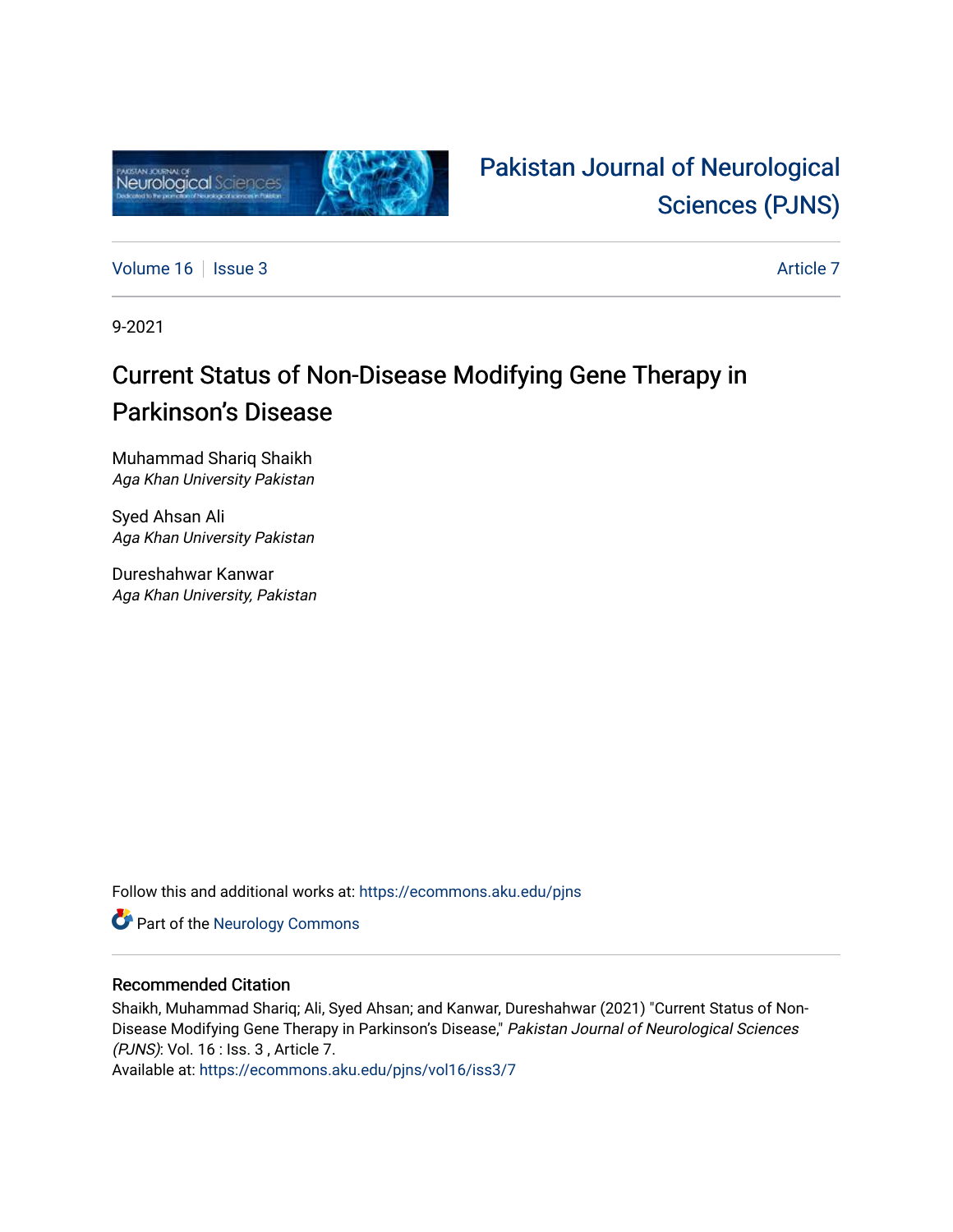## CURRENT STATUS OF NON-DISEASE MODIFYING GENE THERAPY IN PARKINSON'S DISEASE

**Muhammad Shariq Shaikh1 , Syed Ahsan Ali2 , Dureshahwar Kanwar3**

*1 .MBBS, FCPS (Haematology), Section of Haematology & Transfusion Medicine, Department of Pathology & Laboratory Medicine, Aga Khan University, Pakistan.*

*2 .MBBS, FCPS (Internal Medicine), Section of Internal Medicine, Department of Medicine, Aga Khan University, Pakistan. 3 .MBBS, FCPS (Neurology), Section of Neurology, Department of Medicine, Aga Khan University, Pakistan.*

*Correspondence Author: Dr. Muhammad Shariq Shaikh Assistant Professor, Section of Haematology, Department of Pathology and Laboratory Medicine The Aga Khan University Hospital, Stadium Road Karachi 74800, Pakistan. E-mail: muhammad.shariq@aku.edu*

*Date of submission: January 18, 2021 Date of revision: June29, 2021 Date of acceptance: June 30, 2021*

#### ABSTRACT:

Parkinson's disease (PD) is a chronic progressive neurological disorder characterized by bradykinesia, tremor, muscular rigidity, and postural instability. The world-wide prevalence is expected to rise further with increasing mean age. Theoretically, if all desired elements required for dopamine synthesis are functionally available, need for exogenous L-DOPA administration can be eliminated or markedly reduced. However, lack of effective long-term treatment has led to extensive gene therapy research focusing both on disease modifying as well as non-disease modifying aspects. Since genetic lesions are found in both familial as well as sporadic PD cases, the principle of introducing a normal gene to cure a disease can also be applied in PD. Success in effective gene delivery to the target brain regions and its tolerability owing to negligible immune response against the vector has further encouraged the work. The likelihood of gene therapy becoming future and true cure for PD is very high. This commentary describes status of non-disease modifying gene therapy in PD.

KEY WORDS: Parkinson's Disease, gene therapy, non-disease modifying, dopamine

Parkinson's disease (PD) is a chronic progressive neurological disorder of old age. It is characterized mainly by bradykinesia; other features are tremor, muscular rigidity, and postural instability. The world-wide prevalence of 200 cases per 100,000 populations is expected to rise further with increasing mean age in the western world. The basic pathology is loss of dopaminergic neurons that starts in medulla oblongata, olfactory structures, and pons (Braak stages 1 & 2). Symptoms appear when it spreads to the substantia nigra, other midbrain nuclei and limbic areas (Braak stages 3 & 4). In Braak stages 5 and 6, primary cortex is also involved. L-tyrosine is an amino acid which is converted by tyrosine hydroxylase (TH) to L-DOPA which subsequently is converted to dopamine by aromatic acid decarboxylase  $(AADC)$ .<sup>1</sup> Theoretically, if all desired elements required for dopamine synthesis are functionally available, need for exogenous L-DOPA administration can be eliminated or markedly reduced. Currently available agents for symptomatic treatment include: levodopa/carbidopa, monoamine oxidase (MAO) – B inhibitors, ergot and non-ergot derived dopamine agonists, Catechol-O-methyltransferase (COMT) inhibitors and amantadine.2

Gene therapy aims towards modifying or manipulating the expression of a gene or to alter the biological properties of living cells for therapeutic use. It can be achieved by designing DNA or RNA constructs, gene transfer vectors, delivery of genes into the target cells, and regulation of transgene expression. Success in rodent studies indicates that gene therapy may be relevant in PD as well. Amongst several gene delivery methods, serotypes of adeno-associated virus (AAV) and lentivirus (LV) are considered primary vectors for gene introduction.3 Since, genetic lesions are found in both familial as well as sporadic PD cases, this principle of introducing a normal gene to cure a disease can also be applied in PD. So far, 18 different chromosomal aberrations termed as PARK loci have been identified.

Both non-disease modifying and disease modifying targets have been explored for possible gene therapy.

Non-disease modifying options aim at improving PD symptoms by normalizing abnormal firing of neurons in basal ganglia; this can be achieved by enhancing dopaminergic or GABAgenic enzyme apparatus. Current state of non-disease modifying gene therapy in PD is discussed below: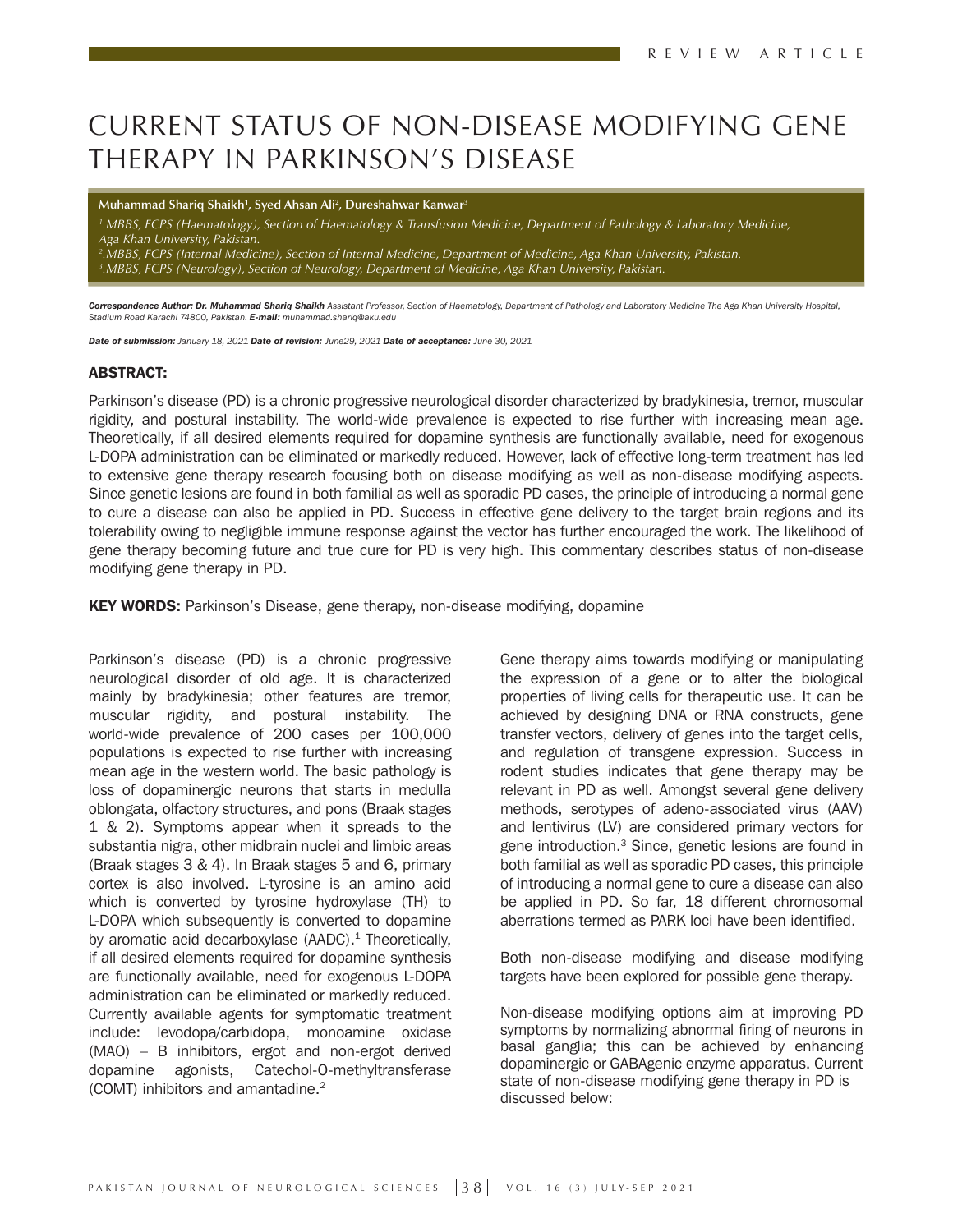A decade earlier, following successful demonstration of vector-mediated AADC overexpression in animal studies, phase 1 clinical trials also reported improvement in symptoms measured by unified Parkinson's disease rating scale (UPDRS).<sup>4</sup> Currently, studies focusing on optimum dose and delivery are underway. The results of these studies will be helpful in initiating randomized placebo-controlled trials. Although results appear promising, AADC gene-therapy cannot be used as a sole treatment because it requires continuous L-DOPA administration.

Tyrosine hydroxylase converts L-tyrosine to L-DOPA and subsequently to dopamine by aromatic acid decarboxylase (AADC). Another enzyme GTP cyclohydroxylase 1 (GCH) catalyses the rate limiting step in tetrahydrobiopterin (BH4) synthesis; a cofactor for TH. Efforts have also been made towards enhancing all three TH, AADC and GCH enzymes. Animal studies in late 90s demonstrated increase dopamine production in striatum by using a mix of AAV-AADC and AAV-TH.<sup>5</sup> However, incorporating three different genes in a single vector is difficult. Therefore, either three AAV-vectors or lentivirus can be used to accomplish this goal. Using one or more modifications, improvement in dopamine levels and hence PD symptoms have been reported. Based on improvement in both dopamine production and improvement in PD symptoms, phase 1 trial focusing on LV-TH-AADC-GCH named as ProSavin was conducted. The authors have reported significant reduction in UPDRS scores along with acceptable safety profile. The baseline UPDRS score of 38 improved to 26 and 27 at 6 and 12 months respectively  $(p=0.0001).$ <sup>6</sup>

Decreased dopamine output in PD is also associated with increased glutamatergic activity from other brainstem loci. $<sup>7</sup>$  The resulting motor symptoms can be</sup> ameliorated by conversion of glutamate to  $γ$ -amino

#### REFERENCES:

- 1. Jamwal S, Kumar P. Insight into the emerging role of striatal neurotransmitters in the pathophysiology of Parkinson's disease and Huntington's disease: a review. Current neuropharmacology. 2019;17(2):165-75.
- 2. Armstrong MJ, Okun MS. Diagnosis and treatment of Parkinson disease: a review. Jama. 2020;323(6):548-60.
- 3. Lundstrom K. Viral vectors in gene therapy. Diseases. 2018;6(2):42.
- 4. Bankiewicz KS, Eberling JL, Kohutnicka M, Jagust W, Pivirotto P, Bringas J, et al. Convection-enhanced delivery of AAV vector in

butyric acid (GABA) by glutamic acid decarboxylase (GAD). After promising results in animal studies and phase 1 trials, a double-blind sham-surgery controlled randomized trial showed decrease in UPDRS scores by 8.1 and 4.7 in AAV2-GAD infusion and sham surgery groups respectively.8 The follow-up study also showed persistent effect at 12 months<sup>9</sup> however, no new trials are underway to further explore AAV2-GAD therapy.

The knowledge of recurrent genetic abnormalities in familial form of PD provides opportunity to target these lesions with curative intent. Autosomal dominant form of PD requires inhibition of abnormal proteins. Two such targets α-synuclein and LRRK2 have been studied. In animal studies, up to 50% reduction in α-synuclein has been reported.<sup>10</sup> LRRK2 inhibition using RNA interference has also been successfully demonstrated in in-vitro studies. In an autosomal recessive form of PD, loss of function mutations in Parkin gene are associated with PD symptoms. Parkin coding AAV and lentivirus vectors have demonstrated improved neuroprotective effects in animal studies.<sup>11</sup>

Owing to extensive biochemical, biological, and genetic information about PD and lack of effective long-term therapy, gene therapy for PD has become an extremely important field of research. Success in effective gene delivery to the target brain regions and its tolerability owing to negligible immune response against the vector has further encouraged the work. Extended validation of effective therapies along with comparisons with well-known treatment modalities is required in Phase 3 trials. The likelihood of gene therapy becoming future and true cure for PD is very high. In upcoming years, based on efficacy and safety profile, AAV-GAD<sup>8,9</sup> and ProSavin<sup>6</sup> are likely candidates for inclusion in larger Phase III trials.

parkinsonian monkeys;

 in vivo detection of gene expression and restoration of dopaminergic function using pro-drug approach. Experimental neurology. 2000;164(1):2-14.

- 5. Shen Y, Muramatsu S-I, Ikeguchi K, Fujimoto K-I, Fan D-S, Ogawa M, et al. Triple transduction with adeno-associated virus vectors expressing tyrosine hydroxylase, aromatic-L-amino-acid decarboxylase, and GTP cyclohydrolase I for gene therapy of Parkinson's disease. Human gene therapy. 2000;11(11):1509-19.
- 6. Palfi S, Gurruchaga JM, Ralph GS, Lepetit H, Lavisse S, Buttery PC, et al. Long-term safety and tolerability of ProSavin, a lentiviral vector-based